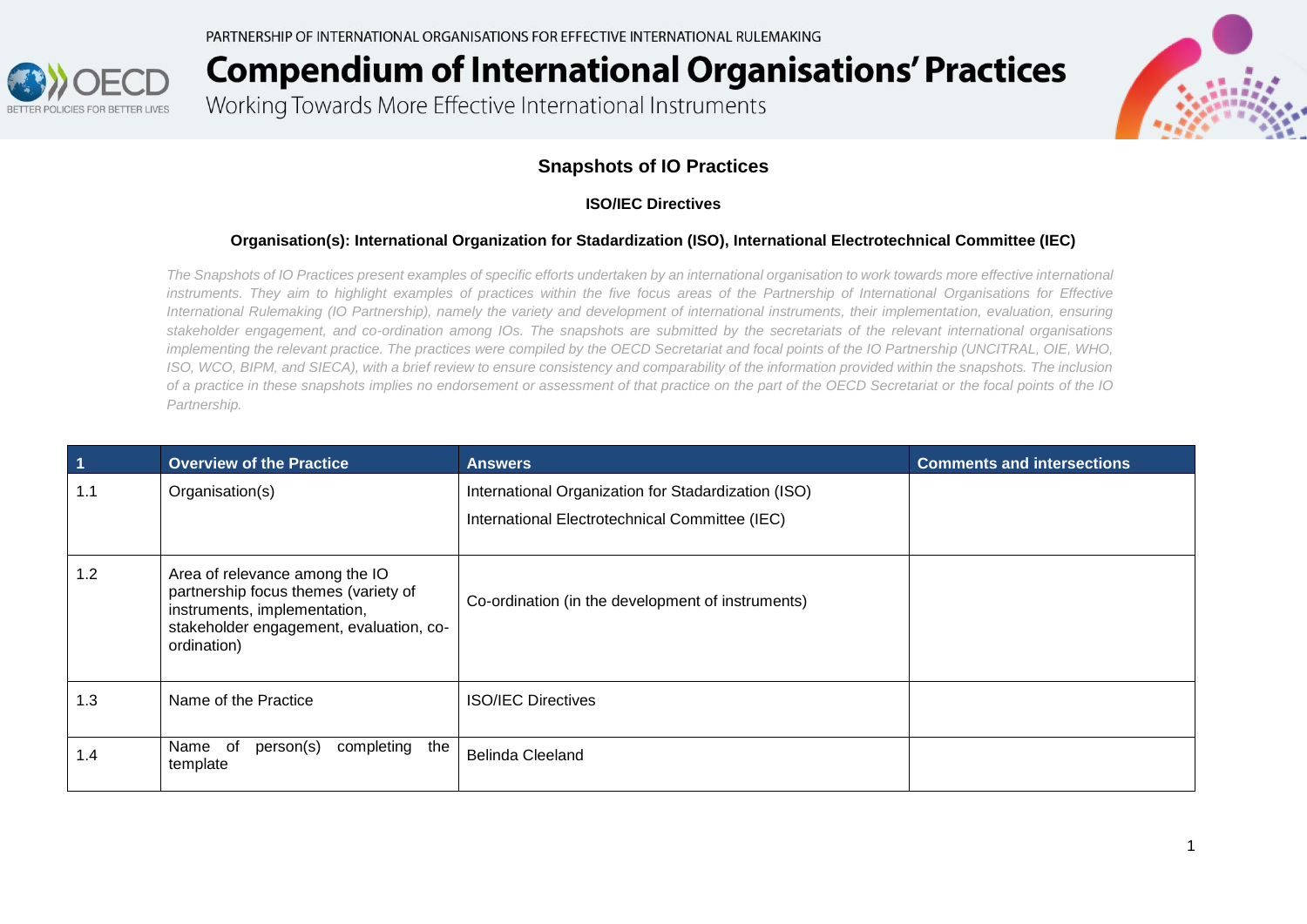

| $\overline{2}$ | <b>Description of the Practice</b>                                                      | <b>Answers</b>                                                                                                                                                                                                                                                                                                                                                                                                                                                                                                                                            | <b>Comments and intersections</b> |
|----------------|-----------------------------------------------------------------------------------------|-----------------------------------------------------------------------------------------------------------------------------------------------------------------------------------------------------------------------------------------------------------------------------------------------------------------------------------------------------------------------------------------------------------------------------------------------------------------------------------------------------------------------------------------------------------|-----------------------------------|
| 2.1            | Please describe the practice shortly,<br>providing information on its core<br>features. | The ISO/IEC Directives define the basic procedures to be<br>followed in the development of International Standards and<br>other publications. They are the 'official rules' for IEC and ISO<br>technical work.                                                                                                                                                                                                                                                                                                                                            |                                   |
|                |                                                                                         | The ISO/IEC Directives have 2 parts.                                                                                                                                                                                                                                                                                                                                                                                                                                                                                                                      |                                   |
|                |                                                                                         | Part 1: Procedures for the Technical Work                                                                                                                                                                                                                                                                                                                                                                                                                                                                                                                 |                                   |
|                |                                                                                         | Part 2: Principles and rules for the structure and drafting of ISO<br>and IEC documents.                                                                                                                                                                                                                                                                                                                                                                                                                                                                  |                                   |
|                |                                                                                         | The Directives (part 1) contain information on the<br>organisational structure and responsibilities for the technical<br>work (roles and responsibilities of the different stakeholders in<br>the process and rules and procedures for establishing<br>committees), details of the stages of standards development<br>(procedures and obligations at each stage of the process),<br>procedures for developing other deliverables, procedures for<br>meetings and appeals, and a series of annexes on specific<br>topics related to standards development. |                                   |
|                |                                                                                         | The Directives (part 2) contain the rules for structuring and<br>drafting international standards and other deliverables (e.g.<br>verbal forms of expression, organisation of clauses, formatting<br>of numbers, figures, etc.).                                                                                                                                                                                                                                                                                                                          |                                   |
| 2.2            | What are the objectives of the practice?                                                | To define common rules and procedures in IEC and ISO for<br>the technical committees to follow in the development of<br>International Standards and other deliverables.                                                                                                                                                                                                                                                                                                                                                                                   |                                   |
|                |                                                                                         | IEC and ISO each also maintain their own supplements to the<br>ISO/IEC Directives, with procedures specific to that<br>organisation.                                                                                                                                                                                                                                                                                                                                                                                                                      |                                   |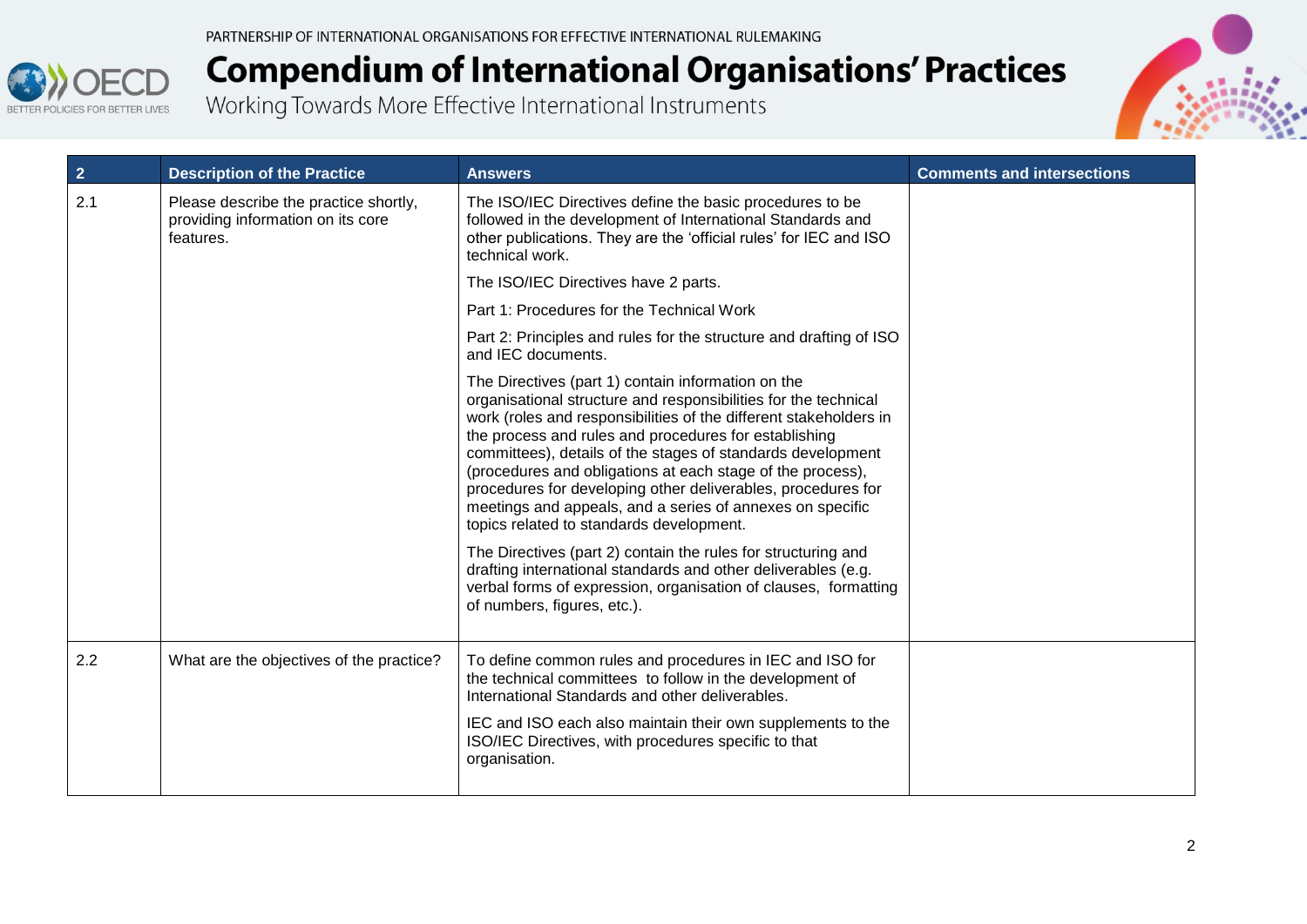



| 2.3 | What have been the key results of the<br>practice?                                                      | Harmonisation of procedures for standards development<br>between IEC and ISO, allowing for improved co-operation<br>between the two organisations and facilitating the joint<br>development of international standards (e.g. by joint technical<br>committee ISO/IEC JTC 1 on Information Technology) | The joint committee ISO/IEC JTC 1 on<br>Information Technology illustrates how<br>international standardisation<br>organisations can effectively work<br>together when it is of interest to their<br>respective memberships. Since its<br>inception in 1987, ISO/IEC JTC 1 has<br>developed 3246 ISO/IEC standards<br>related to information technologies,<br>leveraged the expertise of some 4500<br>registered technical experts in the<br>field, and enabled standard-setting<br>activities to keep pace with<br>technological developments:<br>https://www.iso.org/isoiec-jtc-1.html |
|-----|---------------------------------------------------------------------------------------------------------|-------------------------------------------------------------------------------------------------------------------------------------------------------------------------------------------------------------------------------------------------------------------------------------------------------|------------------------------------------------------------------------------------------------------------------------------------------------------------------------------------------------------------------------------------------------------------------------------------------------------------------------------------------------------------------------------------------------------------------------------------------------------------------------------------------------------------------------------------------------------------------------------------------|
| 2.4 | In what year was the practice<br>introduced?                                                            | 1989 (previously, each organisation had its own directives)                                                                                                                                                                                                                                           |                                                                                                                                                                                                                                                                                                                                                                                                                                                                                                                                                                                          |
| 2.5 | Has the practice been updated/reformed<br>since then? If yes, when and how has it<br>evolved over time? | Yes, the ISO/IEC Directives part 1 are reviewed on an annual<br>basis, with Part 2 being reviewed every few years, or as<br>necessary. Updates are made when needed, with new editions<br>of part 1 being published on a yearly basis in recent years.                                                |                                                                                                                                                                                                                                                                                                                                                                                                                                                                                                                                                                                          |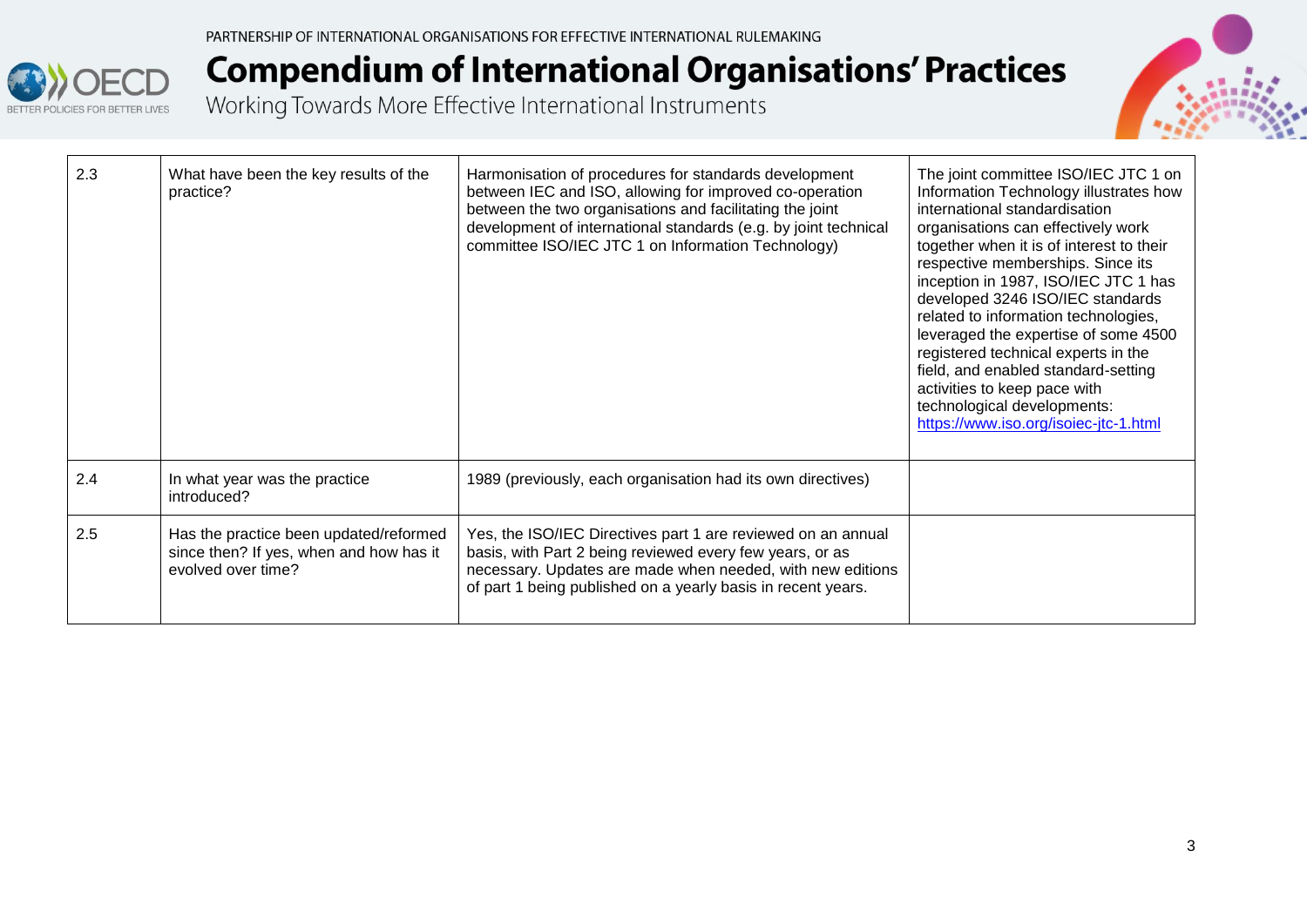



| 2.6 | What do you consider to be the primary<br>strengths of the practice?                                                                                                                                                                                         | The standards development process outlined in the<br>Directives follows the six principles for international<br>standards development agreed by the WTO TBT committee:<br>transparency, openness, impartiality and consensus,<br>effectiveness and relevance, coherence, and to address the<br>concerns of developing countries.<br>Having common directives helps to ensure the close co-<br>operation between ISO and IEC, which in turn helps the two<br>organisations to minimise duplication and overlaps of work,<br>creating more clarity for standards users.                                                                                                                                                   |  |
|-----|--------------------------------------------------------------------------------------------------------------------------------------------------------------------------------------------------------------------------------------------------------------|-------------------------------------------------------------------------------------------------------------------------------------------------------------------------------------------------------------------------------------------------------------------------------------------------------------------------------------------------------------------------------------------------------------------------------------------------------------------------------------------------------------------------------------------------------------------------------------------------------------------------------------------------------------------------------------------------------------------------|--|
| 2.7 | What do you consider to be the main<br>challenges faced during the<br>implementation of the practice?                                                                                                                                                        | There are few problems with implementation of the joint<br>Directives – they are well understood by the IEC and ISO<br>technical communities and well implemented. IEC and ISO<br>Secretariats provide support to committees each time a new<br>edition is released, to clearly communicate and explain any<br>new rules.<br>However, the fact that IEC and ISO each maintain their own<br>supplements to the Directives with IEC or ISO-specific<br>procedures can sometimes cause difficulties when it comes<br>to joint standards development by JTC 1. The two<br>organisations continue to co-operate and work together<br>towards increasing harmonisation of these separate<br>procedures to address this issue. |  |
| 2.8 | Does the practice have a formal/normative<br>basis within the organisation or is it<br>conducted informally? Does this basis<br>make the practice mandatory or voluntary?<br>If there is formal basis, please provide the<br>relevant link or documentation. | This is a formal practice and it is mandatory for committees<br>to follow the ISO/IEC Directives when developing standards.<br>In ISO, the ISO Statutes reference the ISO/IEC Directives in<br>articles 13 and 24. ISO Statutes:<br>https://www.iso.org/publication/PUB100322.html                                                                                                                                                                                                                                                                                                                                                                                                                                      |  |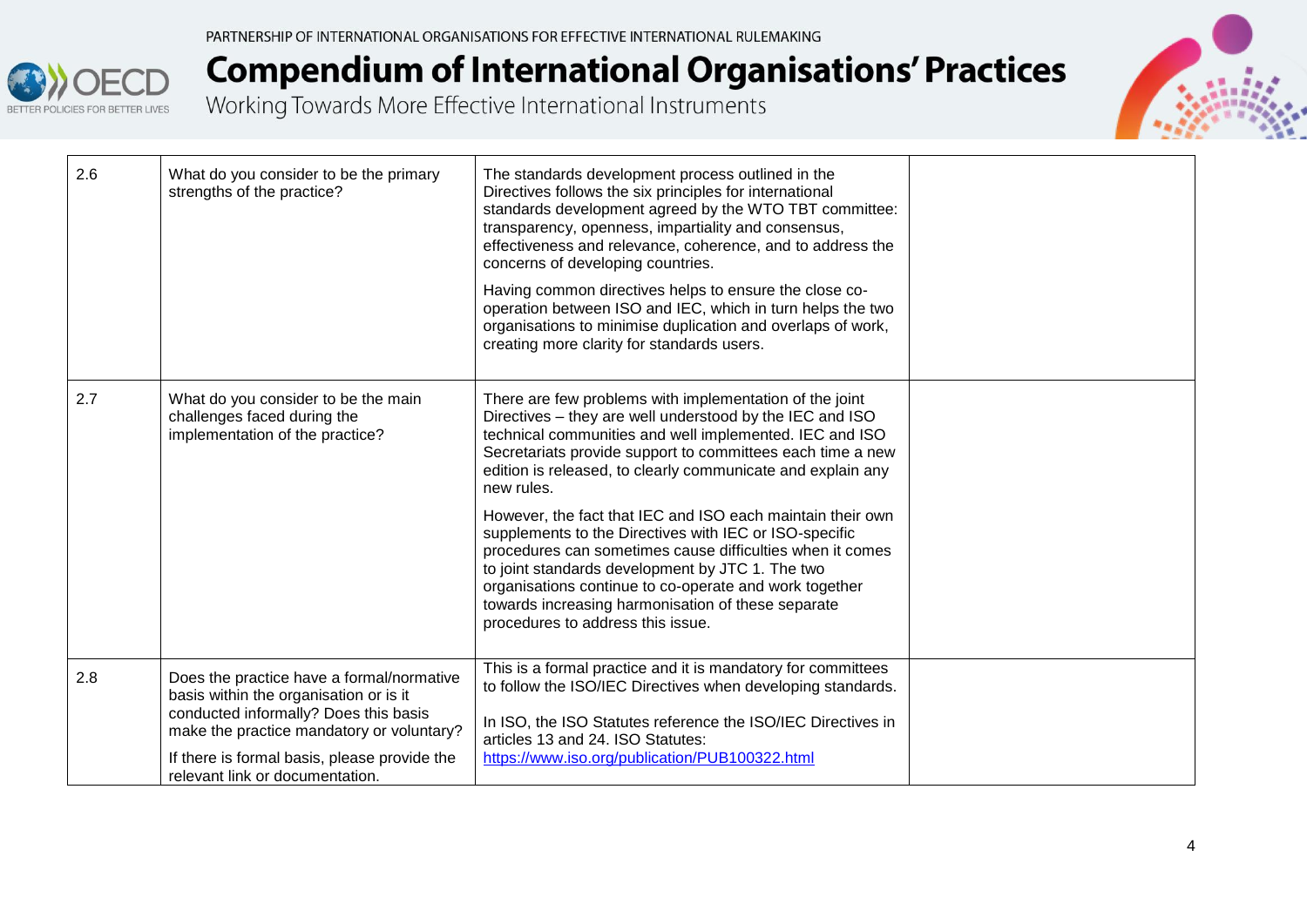|              |                                                                                                                                                            | The IEC Statutes and Rules of Procedure reference the<br>ISO/IEC Directives in Article 11 and Clause 11, respectively.<br>IEC Statutes and Rules of Procedure:<br>https://www.iec.ch/members experts/refdocs/iec/stat 2001-<br>2018e.pdf                              |                                   |
|--------------|------------------------------------------------------------------------------------------------------------------------------------------------------------|-----------------------------------------------------------------------------------------------------------------------------------------------------------------------------------------------------------------------------------------------------------------------|-----------------------------------|
| 2.9          | At what frequency is the practice applied?<br>i.e. is it conducted once or on an iterative<br>basis?                                                       | The Directives are applied on a continuous basis by the<br>committees developing standards.                                                                                                                                                                           |                                   |
| 2.10         | Is this practice applied systematically, (e.g.<br>with respect to every normative instrument,<br>according to specific criteria or on an ad<br>hoc basis)? | Yes                                                                                                                                                                                                                                                                   |                                   |
| 2.11         | Please provide specific details or examples<br>to illustrate the practice (including<br>supporting links and documents).                                   | This practice (use of the ISO/IEC Directives) is applied to all<br>of the documents that ISO and IEC publish, hence any<br>published standard is an example.<br>https://www.iso.org/standards-catalogue/browse-by-ics.html<br>https://webstore.iec.ch/                |                                   |
| $\mathbf{3}$ | <b>Design of the Practice</b>                                                                                                                              | <b>Answers</b>                                                                                                                                                                                                                                                        | <b>Comments and intersections</b> |
| 3.1          | Who designed the practice (e.g. Was it<br>developed internally, in collaboration with<br>other organisations, etc?)                                        | Developed internally by the IEC and ISO, based on existing<br>documents<br>(e.g. the first edition of the joint Directives part 1 was based<br>on the ISO Directives for the technical work (1985) and the<br>IEC General Directives for the work of the IEC (1982)). |                                   |
| 3.2          | Which stakeholders were engaged with in<br>the design of the practice?                                                                                     | Information not available                                                                                                                                                                                                                                             |                                   |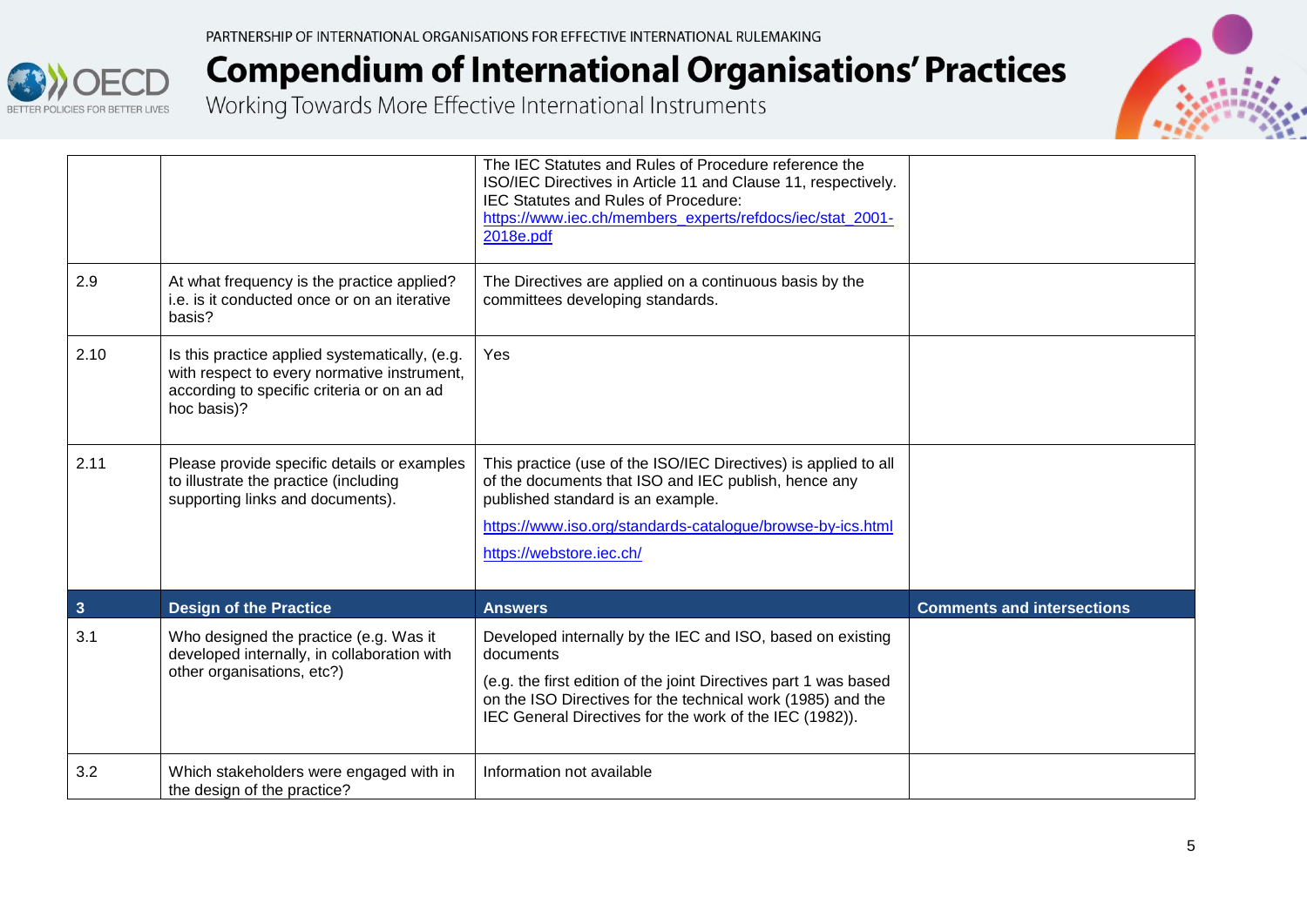PARTNERSHIP OF INTERNATIONAL ORGANISATIONS FOR EFFECTIVE INTERNATIONAL RULEMAKING



| How long did it take to design the practice?                                                          | Information not available                                                                                                                                                                                                                                                                                                        |                                                                                                                                                                                                                                                                                                                                                                                                                                           |
|-------------------------------------------------------------------------------------------------------|----------------------------------------------------------------------------------------------------------------------------------------------------------------------------------------------------------------------------------------------------------------------------------------------------------------------------------|-------------------------------------------------------------------------------------------------------------------------------------------------------------------------------------------------------------------------------------------------------------------------------------------------------------------------------------------------------------------------------------------------------------------------------------------|
| What resources were needed to design the<br>practice initially (i.e., staff, budget etc.)?            | Information not available                                                                                                                                                                                                                                                                                                        |                                                                                                                                                                                                                                                                                                                                                                                                                                           |
| What challenges were encountered during<br>the design of the practice and how were<br>they overcome?  | Information not available                                                                                                                                                                                                                                                                                                        |                                                                                                                                                                                                                                                                                                                                                                                                                                           |
| Has the practice been tested before<br>implementation (i.e. pilot phase)? If yes,<br>please describe. | Information not available                                                                                                                                                                                                                                                                                                        |                                                                                                                                                                                                                                                                                                                                                                                                                                           |
| <b>Implementation of the Practice</b>                                                                 |                                                                                                                                                                                                                                                                                                                                  | <b>Comments and intersections</b>                                                                                                                                                                                                                                                                                                                                                                                                         |
| Which units are responsible for<br>implementing the practice within your IO?                          | In ISO: the Standardization and Technical Policy units.<br>In IEC: the Standardization Management Board Secretariat<br>and Technical Department.                                                                                                                                                                                 | Intersection with area of IO<br>Partnership on 'Strengthening the<br>Implementation of International<br>Instruments'                                                                                                                                                                                                                                                                                                                      |
| Are IO members involved in implementing<br>the practice? If so, how?                                  | Indirectly, yes. The secretariats of technical committees are<br>held by members and the committee leadership (which may<br>include staff from the member) are responsible for making<br>sure the Directives are followed (though they are supported<br>by staff from the central office/central secretariat of IEC and<br>ISO). | The collaborative external<br>implementation of the ISO/IEC<br>Directives by the central office and<br>secretariat of the respective<br>organisations, in parallel to their<br>members, highlights the co-ordination<br>of rule-making activities (WG5). In<br>particular, this co-ordination (across<br>IOs and between IOs and their<br>members) is mobilised in order to<br>facilitate and increase compliance with<br>the Directives. |
|                                                                                                       |                                                                                                                                                                                                                                                                                                                                  |                                                                                                                                                                                                                                                                                                                                                                                                                                           |

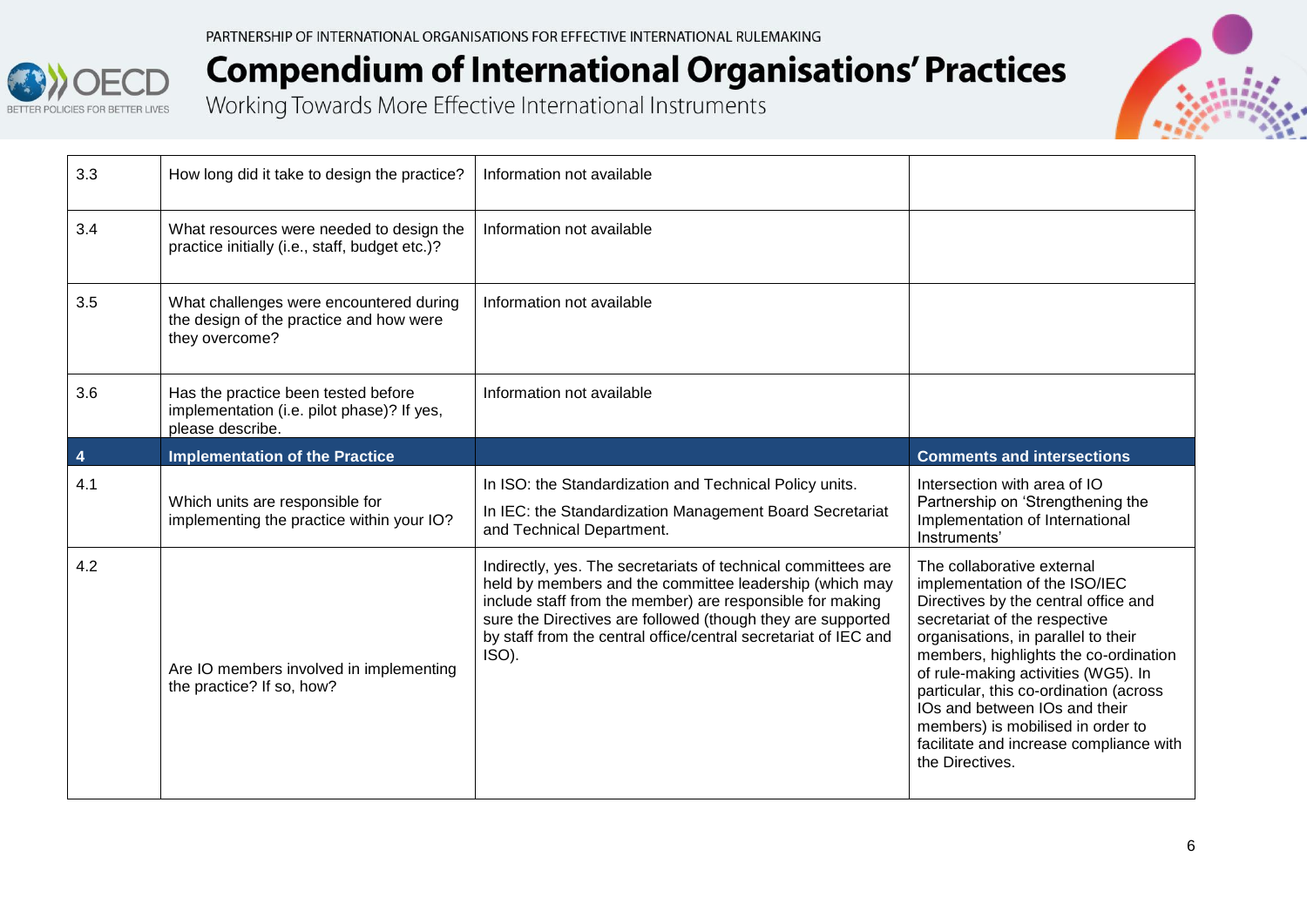



| 4.3            | Are external actors beyond the<br>organisation or its membership involved in<br>implementing the practice? If so, how? | Yes, the delegates and experts in the technical committees<br>that develop the standards - these experts and delegates<br>are nominated by the members of ISO and IEC.                                                                                                                                                                                                                                                                       |                                   |
|----------------|------------------------------------------------------------------------------------------------------------------------|----------------------------------------------------------------------------------------------------------------------------------------------------------------------------------------------------------------------------------------------------------------------------------------------------------------------------------------------------------------------------------------------------------------------------------------------|-----------------------------------|
| 4.4            | Which resources are needed to implement<br>the practice (e.g., staff and budget)?                                      | No special resources, this is done under the normal<br>operating budget of the organisations - this is the core<br>business.                                                                                                                                                                                                                                                                                                                 |                                   |
| $5\phantom{1}$ | <b>Outputs and Evaluation of the Practice</b>                                                                          | <b>Answers</b>                                                                                                                                                                                                                                                                                                                                                                                                                               | <b>Comments and intersections</b> |
| 5.1            | Has the practice been evaluated or<br>reviewed?                                                                        | Yes. The relevant groups in ISO and IEC meet once a year<br>(in November) to review the Directives and to recommend<br>and agree on any changes and the publication of a new<br>edition.                                                                                                                                                                                                                                                     |                                   |
| 5.2            | If yes, who carried out the evaluation<br>(please specify whether it was done<br>internally or externally)             | The ISO Directives Maintenance Team and the IEC<br>Directives Maintenance Team. These groups are composed<br>of representatives nominated by the ISO Technical<br>Management Board and the IEC Standardization<br>Management Board (in ISO they are people from the<br>national standards bodies, in IEC they come from national<br>committees and industry).<br>The Joint Directives Maintenance Team $=$ the ISO DMT $+$<br><b>IEC DMT</b> |                                   |
|                |                                                                                                                        |                                                                                                                                                                                                                                                                                                                                                                                                                                              |                                   |